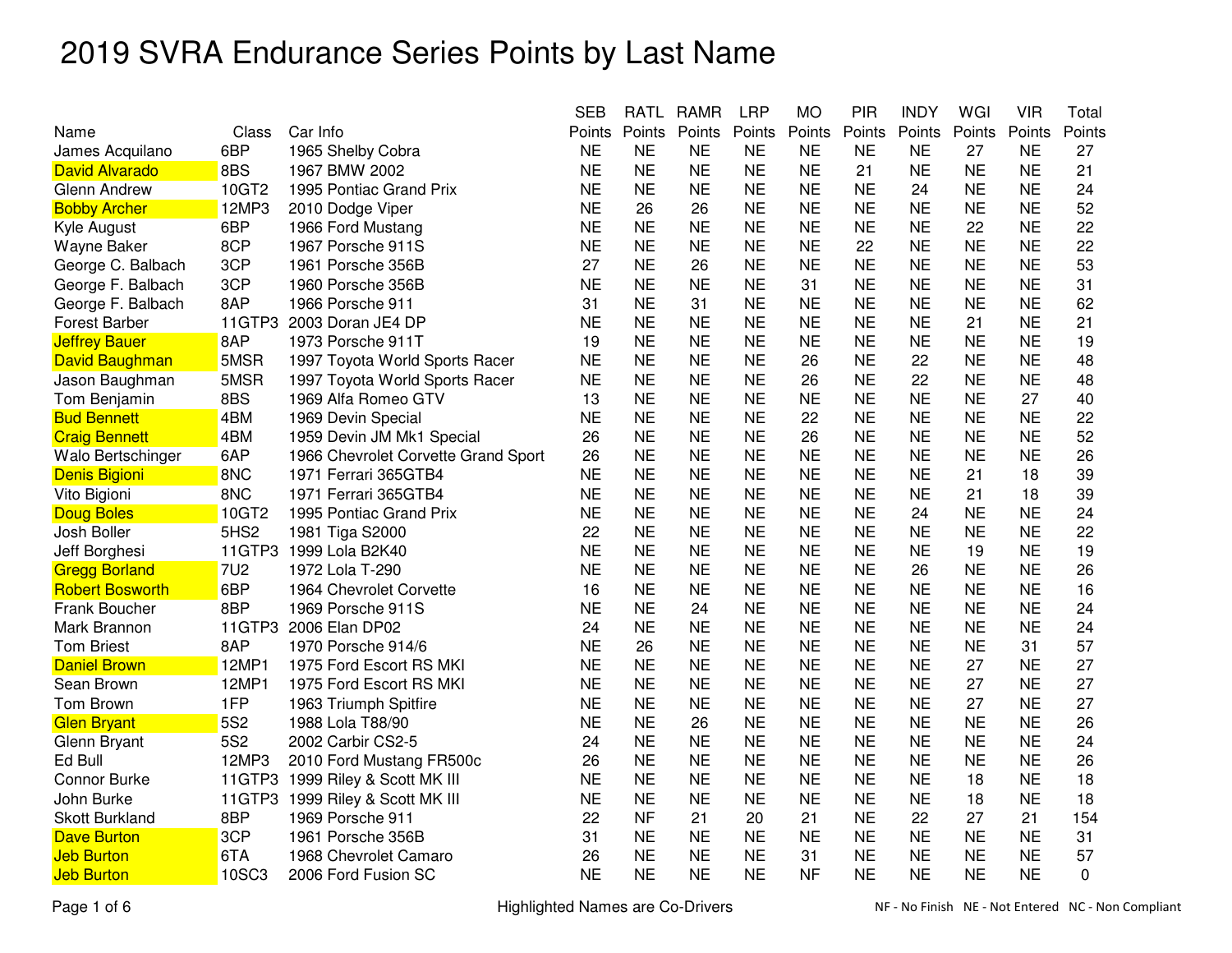|                              |        |                               | <b>SEB</b> | <b>RATL</b> | <b>RAMR</b> | <b>LRP</b> | <b>MO</b> | <b>PIR</b> | <b>INDY</b> | WGI       | <b>VIR</b> | Total       |
|------------------------------|--------|-------------------------------|------------|-------------|-------------|------------|-----------|------------|-------------|-----------|------------|-------------|
| Name                         | Class  | Car Info                      | Points     | Points      | Points      | Points     | Points    | Points     | Points      | Points    | Points     | Points      |
| Daniel Caggiano              | 8BS    | 1973 Datsun 510               | <b>NE</b>  | <b>NE</b>   | NΕ          | <b>NE</b>  | <b>NE</b> | <b>NE</b>  | 31          | <b>NE</b> | <b>NE</b>  | 31          |
| <b>Greg Camp</b>             | 12MP3  | 2010 Ford Mustang FR500c      | 26         | <b>NE</b>   | <b>NE</b>   | <b>NE</b>  | <b>NE</b> | <b>NE</b>  | <b>NE</b>   | <b>NE</b> | <b>NE</b>  | 26          |
| <b>David Cannon</b>          | 8CP    | 1967 Lotus Elan               | <b>NE</b>  | <b>NE</b>   | <b>NE</b>   | 27         | 27        | <b>NE</b>  | <b>NE</b>   | <b>NE</b> | <b>NE</b>  | 54          |
| <b>Kristine Casey</b>        | 8CP    | 1966 Lotus Elan               | <b>NE</b>  | <b>NE</b>   | <b>NE</b>   | <b>NE</b>  | <b>NE</b> | 31         | <b>NE</b>   | <b>NE</b> | <b>NE</b>  | 31          |
| Mark Clark                   | 5S2    | 1985 Swift DB5                | <b>NE</b>  | 26          | <b>NE</b>   | <b>NE</b>  | <b>NE</b> | <b>NE</b>  | <b>NE</b>   | 27        | 26         | 79          |
| <b>Kara Clarke</b>           | 8BS    | 1971 Datsun 510               | <b>NE</b>  | <b>NE</b>   | <b>NE</b>   | <b>NE</b>  | <b>NE</b> | <b>NE</b>  | 17          | <b>NE</b> | <b>NE</b>  | 17          |
| <b>Tom Clarke</b>            | 8BS    | 1971 Datsun 510               | <b>NE</b>  | <b>NE</b>   | <b>NE</b>   | <b>NE</b>  | <b>NE</b> | <b>NE</b>  | 17          | <b>NE</b> | <b>NE</b>  | 17          |
| Nicolas Clemence             | 3CP    | 1960 Porsche 356B Roadster    | <b>NE</b>  | <b>NE</b>   | <b>NE</b>   | <b>NE</b>  | 27        | <b>NE</b>  | <b>NE</b>   | <b>NE</b> | <b>NE</b>  | 27          |
| Debbie Cloud                 | 6TA    | 1968 Chevrolet Camaro         | 26         | <b>NE</b>   | <b>NE</b>   | <b>NE</b>  | 31        | <b>NE</b>  | <b>NE</b>   | 5         | <b>NE</b>  | 62          |
| Debbie Cloud                 | 10SC3  | 2006 Ford Fusion SC           | <b>NE</b>  | <b>NE</b>   | <b>NE</b>   | <b>NE</b>  | <b>NF</b> | <b>NE</b>  | <b>NE</b>   | <b>NE</b> | <b>NE</b>  | 0           |
| John Cloud                   | 6TA    | 1970 Ford Boss 302            | 22         | 26          | <b>NE</b>   | <b>NE</b>  | 27        | <b>NE</b>  | 27          | 31        | 26         | 159         |
| John Cloud                   | 10SC3  | 1993 Pontiac Grand Prix       | <b>NE</b>  | <b>NE</b>   | <b>NE</b>   | <b>NE</b>  | 31        | <b>NE</b>  | 27          | NE        | NE         | 58          |
| <b>Tom Cole</b>              | 1FP    | 1967 Austin Healey Sprite     | <b>NE</b>  | <b>NE</b>   | <b>NE</b>   | <b>NE</b>  | 24        | <b>NE</b>  | <b>NE</b>   | <b>NE</b> | <b>NE</b>  | 24          |
| Mark Coombs                  | 5S2    | 1990 Lola T90/90              | <b>NE</b>  | <b>NE</b>   | <b>NE</b>   | <b>NE</b>  | <b>NC</b> | <b>NE</b>  | <b>NE</b>   | <b>NE</b> | <b>NE</b>  | 0           |
| James Cope                   | 11GTP3 | 2012 Elan DP02                | <b>NE</b>  | <b>NE</b>   | <b>NE</b>   | <b>NE</b>  | <b>NE</b> | <b>NE</b>  | <b>NE</b>   | 24        | <b>NE</b>  | 24          |
| Jose Cortes                  | 10GT4  | 2000 Chevrolet Corvette GT1   | <b>NE</b>  | <b>NE</b>   | <b>NE</b>   | <b>NE</b>  | <b>NF</b> | <b>NE</b>  | <b>NE</b>   | 26        | 31         | 57          |
| <b>Eric Cote</b>             | 10GT4  | 2014 Aston Martin Vantage GT3 | 31         | <b>NE</b>   | <b>NE</b>   | <b>NE</b>  | <b>NE</b> | <b>NE</b>  | <b>NE</b>   | <b>NE</b> | <b>NE</b>  | 31          |
| <b>Wally Dallenbach Jr</b>   | 6TA    | 1970 Ford Boss 302            | 22         | 26          | <b>NE</b>   | <b>NE</b>  | <b>NE</b> | NE.        | 27          | ΝE        | NE         | 75          |
| <b>Wally Dallenbach, Jr.</b> | 10SC3  | 1993 Pontiac Grand Prix       | <b>NE</b>  | <b>NE</b>   | <b>NE</b>   | <b>NE</b>  | <b>NE</b> | <b>NE</b>  | 27          | <b>NE</b> | <b>NE</b>  | 27          |
| James Dalton                 | 8AP    | 1973 Porsche 911T             | 19         | <b>NE</b>   | <b>NE</b>   | <b>NE</b>  | <b>NE</b> | <b>NE</b>  | <b>NE</b>   | <b>NE</b> | <b>NE</b>  | 19          |
| <b>Dick Danielson</b>        | 10GT4  | 2012 Chevrolet Camaro         | <b>NE</b>  | <b>NE</b>   | <b>NF</b>   | <b>NE</b>  | <b>NE</b> | <b>NE</b>  | <b>NE</b>   | <b>NE</b> | <b>NE</b>  | 0           |
| Alan Davison                 | 10GT3  | 2000 Panoz GTS                | <b>NF</b>  | <b>NE</b>   | <b>NE</b>   | <b>NE</b>  | <b>NE</b> | <b>NE</b>  | <b>NE</b>   | <b>NE</b> | <b>NE</b>  | 0           |
| Steven Davison               | 10GT4  | 2008 Aston Martin N24         | <b>NF</b>  | <b>NE</b>   | <b>NE</b>   | 31         | <b>NE</b> | <b>NE</b>  | 5           | 22        | 22         | 80          |
| Carlos de Quesada            | 6AP    | 1973 Porsche 911              | <b>NE</b>  | <b>NE</b>   | <b>NE</b>   | <b>NE</b>  | <b>NE</b> | <b>NE</b>  | <b>NF</b>   | <b>NE</b> | <b>NE</b>  | $\mathbf 0$ |
| Jonathan DeGaynor            | 4BM    | 1959 Devin JM Mk1 Special     | 26         | <b>NE</b>   | <b>NE</b>   | <b>NE</b>  | 26        | <b>NE</b>  | <b>NE</b>   | <b>NE</b> | <b>NE</b>  | 52          |
| Scott DeGaynor               | 4BM    | 1969 Devin Special            | <b>NE</b>  | <b>NE</b>   | <b>NE</b>   | <b>NE</b>  | 22        | <b>NE</b>  | <b>NE</b>   | <b>NE</b> | <b>NE</b>  | 22          |
| Kurt DelBene                 | 4FM2   | 1960 Lola MK1                 | <b>NE</b>  | <b>NE</b>   | <b>NE</b>   | <b>NE</b>  | <b>NE</b> | 22         | <b>NE</b>   | <b>NE</b> | <b>NE</b>  | 22          |
| Don Dimitriadis              | 6AS    | 1965 Ford Mustang AS          | <b>NE</b>  | <b>NE</b>   | <b>NE</b>   | <b>NE</b>  | <b>NE</b> | <b>NE</b>  | <b>NF</b>   | <b>NE</b> | <b>NE</b>  | 0           |
| Charlie DiPasquale           | 11GTP3 | 2006 Stohr WF1                | <b>NE</b>  | <b>NE</b>   | <b>NE</b>   | <b>NE</b>  | <b>NE</b> | <b>NE</b>  | <b>NF</b>   | <b>NE</b> | <b>NE</b>  | 0           |
| <b>Brian Dolan</b>           | 6BP    | 1966 Ford Mustang GT350       | <b>NE</b>  | 22          | <b>NE</b>   | NE.        | <b>NE</b> | NE         | NE          | NΕ        | <b>NE</b>  | 22          |
| Peter Dolan                  | 6BP    | 1966 Ford Mustang GT350       | <b>NE</b>  | 22          | <b>NE</b>   | <b>NE</b>  | <b>NE</b> | <b>NE</b>  | <b>NE</b>   | <b>NE</b> | <b>NE</b>  | 22          |
| <b>Andrew Doll</b>           | 8CP    | 1970 Datsun 240Z              | <b>NE</b>  | <b>NE</b>   | <b>NE</b>   | <b>NE</b>  | 22        | <b>NE</b>  | <b>NE</b>   | <b>NE</b> | <b>NE</b>  | 22          |
| Keith Dunbar                 | 8CP    | 1967 Lotus Elan               | <b>NE</b>  | <b>NE</b>   | <b>NE</b>   | 27         | 27        | <b>NE</b>  | <b>NE</b>   | 18        | <b>NE</b>  | 72          |
| <b>Hayden Eade</b>           | 12MP3  | 2002 BMW M3                   | <b>NE</b>  | <b>NE</b>   | 31          | <b>NE</b>  | <b>NE</b> | <b>NE</b>  | <b>NE</b>   | <b>NE</b> | <b>NE</b>  | 31          |
| Jerry Edquist                | 5S2    | 2000 Carbir Sports 2000       | <b>NE</b>  | <b>NE</b>   | <b>NF</b>   | <b>NE</b>  | <b>NE</b> | <b>NE</b>  | 31          | <b>NE</b> | <b>NE</b>  | 31          |
| <b>Brian Elliott</b>         |        | 11GTP2 2007 Elon DP02         | <b>NE</b>  | <b>NE</b>   | <b>NE</b>   | <b>NE</b>  | <b>NE</b> | <b>NE</b>  | 27          | <b>NE</b> | <b>NE</b>  | 27          |
| <b>Travis Engen</b>          | 5FM    | 1962 Lotus 23B                | <b>NE</b>  | <b>NE</b>   | <b>NE</b>   | <b>NE</b>  | <b>NE</b> | <b>NE</b>  | <b>NE</b>   | 26        | 26         | 52          |
| <b>Travis Engen</b>          |        | 11GTP2 2005 Audi R8 LMP       | 26         | <b>NE</b>   | <b>NE</b>   | <b>NE</b>  | <b>NE</b> | <b>NE</b>  | 31          | 31        | 27         | 115         |
| <b>Troy Ermish</b>           | 8BS    | 1973 Datsun 510               | <b>NE</b>  | <b>NE</b>   | <b>NE</b>   | <b>NE</b>  | <b>NE</b> | <b>NE</b>  | 31          | <b>NE</b> | <b>NE</b>  | 31          |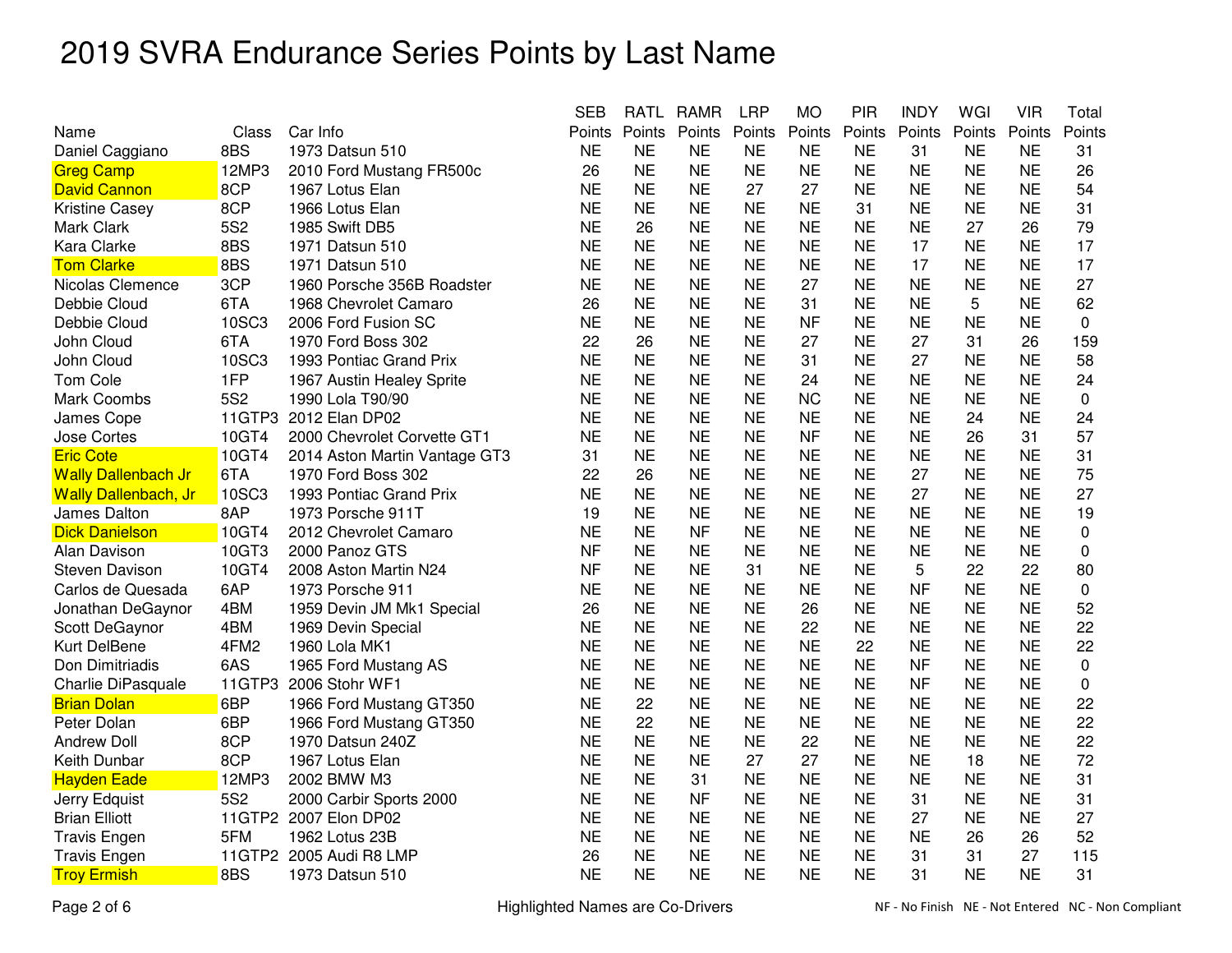|                           |                  |                            | <b>SEB</b> | <b>RATL</b> | <b>RAMR</b> | <b>LRP</b> | <b>MO</b> | <b>PIR</b> | <b>INDY</b> | WGI       | <b>VIR</b> | Total       |
|---------------------------|------------------|----------------------------|------------|-------------|-------------|------------|-----------|------------|-------------|-----------|------------|-------------|
| Name                      | Class            | Car Info                   | Points     | Points      | Points      | Points     | Points    | Points     | Points      | Points    | Points     | Points      |
| <b>Mark Eskuche</b>       | 3CP              | 1961 Porsche 356B          | 27         | <b>NE</b>   | 26          | <b>NE</b>  | <b>NE</b> | <b>NE</b>  | <b>NE</b>   | <b>NE</b> | <b>NE</b>  | 53          |
| Peter Eskuche             | 5S <sub>2</sub>  | 1990 Swift DB5             | <b>NE</b>  | <b>NE</b>   | <b>NE</b>   | <b>NE</b>  | <b>NE</b> | <b>NE</b>  | <b>NE</b>   | 31        | <b>NE</b>  | 31          |
| James Farley              | <b>7U2</b>       | 1978 Lola 298              | <b>NE</b>  | <b>NE</b>   | <b>NE</b>   | <b>NE</b>  | <b>NF</b> | <b>NE</b>  | <b>NE</b>   | <b>NE</b> | <b>NE</b>  | $\mathbf 0$ |
| <b>Craig Farr</b>         | 3NC              | 1972 Alfa Romeo Berlina    | <b>NE</b>  | <b>NE</b>   | <b>NE</b>   | <b>NF</b>  | <b>NE</b> | <b>NE</b>  | <b>NE</b>   | <b>NE</b> | <b>NE</b>  | 0           |
| <b>Frank Farrell</b>      | 3BS              | 1972 Alfa Romeo Berlina    | 14         | <b>NE</b>   | <b>NE</b>   | <b>NE</b>  | <b>NE</b> | <b>NE</b>  | <b>NE</b>   | <b>NE</b> | <b>NE</b>  | 14          |
| Ryan Festerling           | 8BP              | 1969 Porsche 911 S         | 27         | <b>NE</b>   | 20          | <b>NE</b>  | <b>NE</b> | <b>NE</b>  | <b>NE</b>   | <b>NE</b> | <b>NE</b>  | 47          |
| <b>Eric Fischer</b>       | 5VS2             | 1987 Swift DB 2            | <b>NE</b>  | <b>NE</b>   | <b>NE</b>   | <b>NE</b>  | <b>NE</b> | <b>NE</b>  | <b>NE</b>   | 24        | <b>NE</b>  | 24          |
| Kurt Fischer              | 5VS2             | 1987 Swift DB 2            | <b>NE</b>  | <b>NE</b>   | <b>NE</b>   | <b>NE</b>  | <b>NE</b> | <b>NE</b>  | <b>NE</b>   | 24        | <b>NE</b>  | 24          |
| Karlo Flores              | 8SM              | 1993 Mazda Miata           | <b>NE</b>  | <b>NE</b>   | <b>NE</b>   | <b>NE</b>  | <b>NE</b> | 27         | <b>NE</b>   | <b>NE</b> | <b>NE</b>  | 27          |
| Gregg Frey                | 12MP1            | 1970 Porsche 914/6         | <b>NE</b>  | <b>NE</b>   | <b>NE</b>   | <b>NE</b>  | <b>NE</b> | <b>NE</b>  | <b>NE</b>   | 31        | <b>NE</b>  | 31          |
| <b>Scooter Gabel</b>      | 6AP              | 1973 Porsche 911           | <b>NE</b>  | <b>NE</b>   | <b>NE</b>   | <b>NE</b>  | <b>NE</b> | <b>NE</b>  | <b>NF</b>   | <b>NE</b> | <b>NE</b>  | 0           |
| <b>Bill Glavin</b>        | 12MP3            | 2006 BMW 325i              | 5          | <b>NE</b>   | 24          | <b>NE</b>  | <b>NE</b> | <b>NE</b>  | <b>NE</b>   | 5         | 26         | 60          |
| <b>Billy Glavin</b>       | 12MP3            | 2006 BMW 325i              | 5          | <b>NE</b>   | 24          | <b>NE</b>  | <b>NE</b> | <b>NE</b>  | <b>NE</b>   | 5         | 26         | 60          |
| <b>Matthew Goetzinger</b> | 8BP              | 1965 Porsche 911           | <b>NE</b>  | <b>NE</b>   | <b>NF</b>   | <b>NE</b>  | <b>NE</b> | <b>NE</b>  | <b>NE</b>   | <b>NE</b> | <b>NE</b>  | 0           |
| <b>Ted Goneos</b>         | 8CP              | 1968 Porsche 911           | <b>NE</b>  | <b>NE</b>   | <b>NE</b>   | 24         | <b>NE</b> | <b>NE</b>  | <b>NE</b>   | <b>NE</b> | <b>NE</b>  | 24          |
| <b>Thomas Grudovich</b>   | 8BP              | 1966 Ginetta G4            | 18         | <b>NE</b>   | <b>NE</b>   | <b>NE</b>  | <b>NE</b> | <b>NE</b>  | <b>NE</b>   | <b>NE</b> | <b>NE</b>  | 18          |
| <b>Paul Guadio</b>        | 8CP              | 1966 Lotus Elan            | <b>NE</b>  | <b>NE</b>   | <b>NE</b>   | <b>NE</b>  | <b>NE</b> | 31         | <b>NE</b>   | <b>NE</b> | <b>NE</b>  | 31          |
| <b>Rex Gunning</b>        | 5VS2             | 1985 Lola T598             | <b>NE</b>  | <b>NE</b>   | <b>NE</b>   | <b>NE</b>  | <b>NE</b> | <b>NE</b>  | 19          | NE        | <b>NE</b>  | 19          |
| <b>Scott Hackenson</b>    | 6BP              | 1966 Shelby GT350          | <b>NE</b>  | <b>NE</b>   | <b>NE</b>   | <b>NE</b>  | <b>NE</b> | <b>NE</b>  | 24          | <b>NE</b> | <b>NE</b>  | 24          |
| <b>Timothy Haines</b>     | 10GT4            | 1979 Porsche 911           | <b>NE</b>  | <b>NE</b>   | <b>NE</b>   | <b>NE</b>  | 27        | <b>NE</b>  | <b>NE</b>   | <b>NE</b> | <b>NE</b>  | 27          |
| David Hale                | 5VS2             | 1985 Lola T598             | <b>NE</b>  | <b>NE</b>   | <b>NE</b>   | <b>NE</b>  | <b>NC</b> | <b>NE</b>  | 19          | <b>NE</b> | <b>NE</b>  | 19          |
| <b>Dave Handy</b>         | 6TA              | 1968 Chevrolet Camaro      | <b>NE</b>  | <b>NE</b>   | <b>NE</b>   | <b>NE</b>  | <b>NE</b> | <b>NE</b>  | <b>NE</b>   | 5         | <b>NE</b>  | 5           |
| Lisa Hansen               | 8BP              | 1969 Porsche 911S          | 5          | <b>NE</b>   | 18          | <b>NE</b>  | <b>NE</b> | <b>NE</b>  | <b>NE</b>   | <b>NE</b> | <b>NE</b>  | 23          |
| James Heck                | 6BP              | 1964 Chevrolet Corvette    | 16         | <b>NE</b>   | <b>NE</b>   | <b>NE</b>  | <b>NE</b> | <b>NE</b>  | <b>NE</b>   | <b>NE</b> | <b>NE</b>  | 16          |
| John Higgins              | 12MP1            | 1975 Porsche 911           | <b>NE</b>  | <b>NE</b>   | <b>NE</b>   | <b>NE</b>  | 26        | <b>NE</b>  | <b>NE</b>   | 24        | <b>NE</b>  | 50          |
| Joseph Hish               | 8AP              | 1970 Porsche 914-6         | <b>NE</b>  | <b>NE</b>   | 27          | <b>NE</b>  | <b>NE</b> | <b>NE</b>  | <b>NE</b>   | <b>NE</b> | <b>NE</b>  | 27          |
| Jeffrey Hoover            | 1FP              | 1959 Austin Healey Sprite  | <b>NE</b>  | <b>NE</b>   | <b>NE</b>   | <b>NE</b>  | <b>NE</b> | <b>NE</b>  | <b>NE</b>   | 24        | <b>NE</b>  | 24          |
| David Huber               | 8BS              | 1969 Datsun 510            | <b>NE</b>  | <b>NE</b>   | <b>NE</b>   | <b>NE</b>  | <b>NE</b> | <b>NE</b>  | <b>NE</b>   | 20        | <b>NE</b>  | 20          |
| Stephen Hunter            | 3EP              | 1959 Porsche 356A          | <b>NE</b>  | <b>NE</b>   | <b>NE</b>   | <b>NE</b>  | <b>NE</b> | <b>NE</b>  | <b>NE</b>   | 27        | <b>NE</b>  | 27          |
| David Hutchings           | 12MP1            | 1972 Porsche 911           | <b>NE</b>  | <b>NE</b>   | <b>NE</b>   | 31         | <b>NE</b> | <b>NE</b>  | <b>NE</b>   | <b>NE</b> | <b>NE</b>  | 31          |
| Dominick Incantalupo      | 11GTP2           | 2013 Oreca FLM 9           | 22         | <b>NE</b>   | <b>NE</b>   | <b>NE</b>  | <b>NE</b> | <b>NE</b>  | <b>NE</b>   | <b>NE</b> | <b>NE</b>  | 22          |
| Mike Jacobellis           | 10GT4            | 1989 Porsche 911           | <b>NE</b>  | <b>NE</b>   | <b>NE</b>   | 27         | <b>NE</b> | <b>NE</b>  | <b>NE</b>   | <b>NE</b> | <b>NE</b>  | 27          |
| Andy Jaekels              | <b>5S2</b>       | 1988 Lola T88/90           | <b>NE</b>  | <b>NE</b>   | 26          | <b>NE</b>  | <b>NE</b> | <b>NE</b>  | <b>NE</b>   | <b>NE</b> | <b>NE</b>  | 26          |
| David Jans                |                  | 11GTP3 2012 Ave-Riley AR-2 | 21         | <b>NE</b>   | <b>NE</b>   | <b>NE</b>  | <b>NE</b> | <b>NE</b>  | <b>NE</b>   | <b>NE</b> | <b>NE</b>  | 21          |
| Glenn Jividen Jr.         | <b>5S2</b>       | 2006 Doran JE-1            | <b>NE</b>  | <b>NE</b>   | <b>NE</b>   | <b>NE</b>  | <b>NC</b> | <b>NE</b>  | 20          | <b>NE</b> | <b>NE</b>  | 20          |
| Thor Johnson              | 4FM2             | 1959 Lotus 17              | <b>NE</b>  | <b>NE</b>   | <b>NE</b>   | <b>NE</b>  | <b>NE</b> | 26         | <b>NE</b>   | <b>NE</b> | <b>NE</b>  | 26          |
| <b>Glen Jung</b>          | 11GTP3           | 2012 Ave-Riley AR-2        | 21         | <b>NE</b>   | <b>NE</b>   | <b>NE</b>  | <b>NE</b> | <b>NE</b>  | <b>NE</b>   | <b>NE</b> | <b>NE</b>  | 21          |
| <b>Matt Kane</b>          | 5HS <sub>2</sub> | 1983 Tiga SC83             | <b>NE</b>  | <b>NE</b>   | <b>NE</b>   | <b>NE</b>  | <b>NC</b> | <b>NE</b>  | <b>NE</b>   | <b>NE</b> | <b>NE</b>  | $\mathbf 0$ |
| <b>Thomas Kane</b>        | 5HS <sub>2</sub> | 1983 Tiga SC83             | <b>NE</b>  | <b>NE</b>   | <b>NE</b>   | <b>NE</b>  | <b>NC</b> | <b>NE</b>  | <b>NE</b>   | <b>NE</b> | <b>NE</b>  | 0           |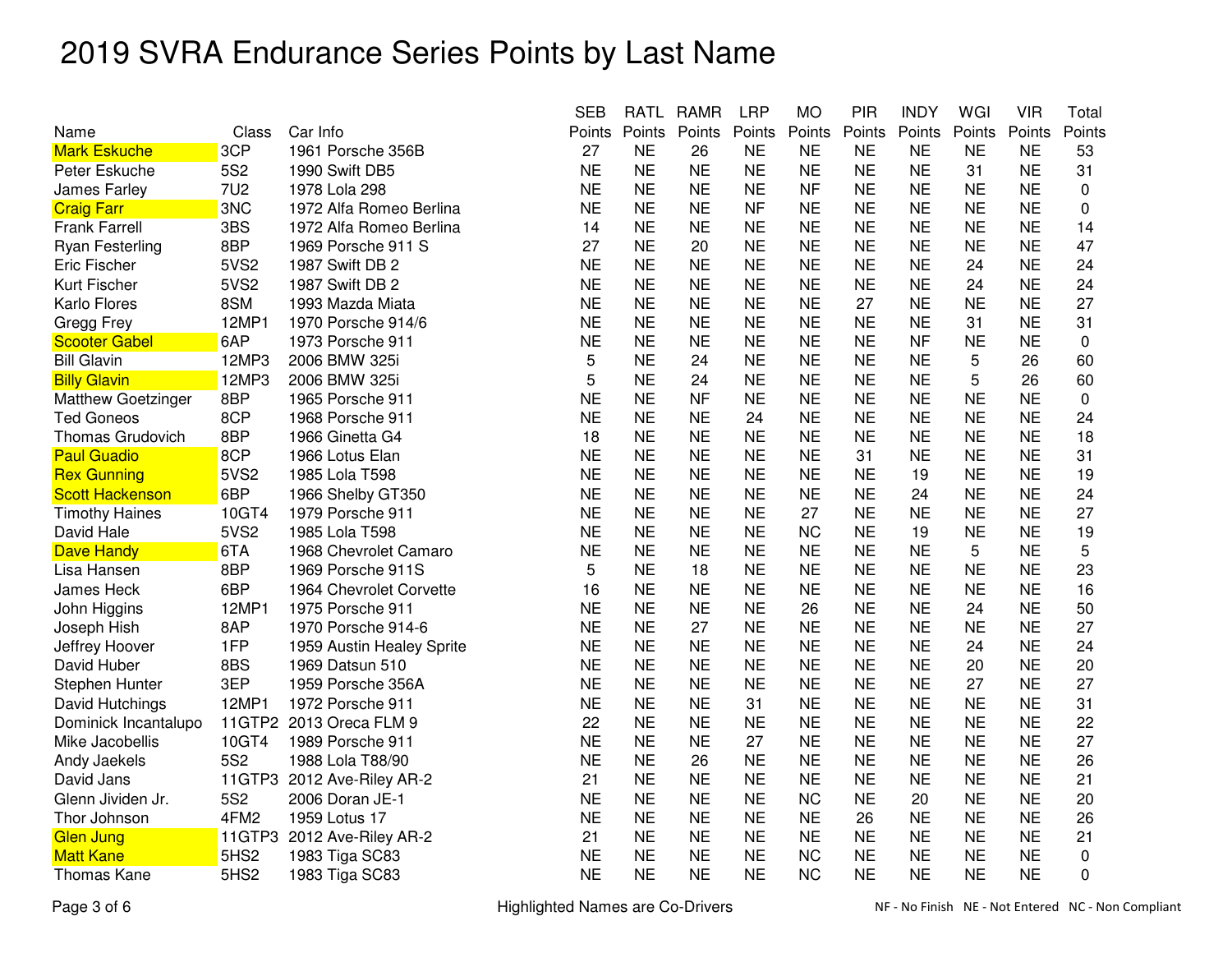|                             |                  |                                | <b>SEB</b> | <b>RATL</b> | <b>RAMR</b> | <b>LRP</b> | <b>MO</b> | <b>PIR</b> | <b>INDY</b> | WGI       | <b>VIR</b> | Total     |
|-----------------------------|------------------|--------------------------------|------------|-------------|-------------|------------|-----------|------------|-------------|-----------|------------|-----------|
| Name                        | Class            | Car Info                       | Points     | Points      | Points      | Points     | Points    | Points     | Points      | Points    | Points     | Points    |
| John Koch                   | 8CP              | 1978 Mazda RX7                 | <b>NE</b>  | <b>NE</b>   | <b>NE</b>   | 21         | <b>NE</b> | <b>NE</b>  | <b>NE</b>   | <b>NE</b> | <b>NE</b>  | 21        |
| John Koster                 | 12MP1            | 1978 Porsche 911               | <b>NE</b>  | <b>NE</b>   | <b>NE</b>   | 27         | <b>NE</b> | <b>NE</b>  | <b>NE</b>   | <b>NE</b> | <b>NE</b>  | 27        |
| Douglas Kurtin              | 6AP              | 1972 Porsche 911 RS            | <b>NC</b>  | <b>NE</b>   | <b>NE</b>   | <b>NE</b>  | <b>NE</b> | <b>NE</b>  | <b>NE</b>   | <b>NE</b> | <b>NE</b>  | 0         |
| Ralph La Macchia            | 5S2              | 1998 Carbir Sports 2000        | 22         | <b>NE</b>   | <b>NE</b>   | <b>NE</b>  | <b>NE</b> | <b>NE</b>  | 24          | <b>NE</b> | <b>NE</b>  | 46        |
| <b>Eric Langbein</b>        | 5S2              | 2004 Carbir S2                 | 31         | <b>NE</b>   | <b>NE</b>   | <b>NE</b>  | <b>NE</b> | <b>NE</b>  | <b>NE</b>   | <b>NE</b> | <b>NE</b>  | 31        |
| Phil Lasco                  | 10GT4            | 2000 Panoz GTS                 | <b>NF</b>  | <b>NE</b>   | <b>NE</b>   | <b>NE</b>  | <b>NE</b> | <b>NE</b>  | NE          | <b>NE</b> | <b>NE</b>  | 0         |
| <b>Terry Lawlor</b>         | 6BP              | 1966 Shelby GT350              | <b>NE</b>  | <b>NE</b>   | <b>NE</b>   | <b>NE</b>  | <b>NE</b> | <b>NE</b>  | 24          | <b>NE</b> | <b>NE</b>  | 24        |
| <b>Sam Lecomte</b>          | 10SC3            | 2006 Chevrolet Monte Carlo     | <b>NE</b>  | 19          | <b>NE</b>   | <b>NE</b>  | <b>NE</b> | <b>NE</b>  | <b>NE</b>   | <b>NE</b> | <b>NE</b>  | 19        |
| <b>Tom Lemkuhl</b>          | 5S2              | 1998 Carbir Sports 2000        | 22         | <b>NE</b>   | <b>NE</b>   | <b>NE</b>  | <b>NE</b> | <b>NE</b>  | <b>NE</b>   | <b>NE</b> | <b>NE</b>  | 22        |
| Jim Lenehan                 | 8AP              | 1976 Porsche 914/6             | <b>NE</b>  | <b>NE</b>   | <b>NE</b>   | <b>NE</b>  | <b>NE</b> | <b>NE</b>  | <b>NE</b>   | 31        | <b>NE</b>  | 31        |
| <b>Burt Levy</b>            | 3DP              | 1972 Porsche 914/4             | <b>NE</b>  | <b>NE</b>   | <b>NE</b>   | <b>NE</b>  | <b>NE</b> | <b>NE</b>  | ΝE          | 24        | <b>NE</b>  | 24        |
| <b>Philip Lewis</b>         | 11GTP3           | 2009 Radical SR3               | <b>NE</b>  | <b>NE</b>   | <b>NE</b>   | <b>NE</b>  | <b>NE</b> | <b>NE</b>  | <b>NF</b>   | <b>NE</b> | <b>NE</b>  | $\pmb{0}$ |
| Howard Liebengood           | 12MP3            | 2002 BMW M3                    | <b>NE</b>  | <b>NE</b>   | 31          | <b>NE</b>  | <b>NE</b> | <b>NE</b>  | 26          | <b>NE</b> | <b>NE</b>  | 57        |
| David Lloyds                | 10SC2            | 1993 Chevrolet Lumina          | <b>NE</b>  | <b>NE</b>   | <b>NE</b>   | <b>NF</b>  | <b>NE</b> | <b>NE</b>  | <b>NE</b>   | <b>NE</b> | <b>NE</b>  | $\pmb{0}$ |
| <b>Lawrence Loshak</b>      |                  | 11GTP2 2014 Audi R8 LMS        | <b>NE</b>  | <b>NE</b>   | 26          | <b>NE</b>  | <b>NE</b> | <b>NE</b>  | <b>NE</b>   | <b>NE</b> | <b>NE</b>  | 26        |
| Larry Lunda                 | 8AP              | 1970 Porsche 914               | 21         | <b>NE</b>   | 19          | <b>NE</b>  | <b>NE</b> | <b>NE</b>  | <b>NE</b>   | <b>NE</b> | <b>NE</b>  | 40        |
| Eric Lux                    | 11GTP3           | 2011 Mercedes-Benz SLS         | <b>NE</b>  | <b>NE</b>   | <b>NE</b>   | <b>NE</b>  | <b>NE</b> | <b>NE</b>  | <b>NE</b>   | 27        | <b>NE</b>  | 27        |
| Andrew Manganaro            | 1CS              | 1972 Alfa Romeo GTA            | <b>NE</b>  | <b>NE</b>   | <b>NE</b>   | <b>NE</b>  | 31        | <b>NE</b>  | <b>NE</b>   | 31        | <b>NE</b>  | 62        |
| <b>Chase Maurer</b>         | 8RS              | 1984 Alfa Romeo GTV 6          | <b>NE</b>  | <b>NE</b>   | <b>NE</b>   | <b>NE</b>  | <b>NE</b> | <b>NE</b>  | 19          | <b>NE</b> | 19         | 38        |
| Glenn Maurer                | 8RS              | 1984 Alfa Romeo GTV 6          | <b>NE</b>  | <b>NE</b>   | <b>NE</b>   | <b>NE</b>  | <b>NE</b> | <b>NE</b>  | 19          | <b>NE</b> | 19         | 38        |
| <b>Steve McCaughey</b>      | 4FM2             | 1960 Lola MK1                  | <b>NE</b>  | <b>NE</b>   | <b>NE</b>   | <b>NE</b>  | <b>NE</b> | 22         | <b>NE</b>   | <b>NE</b> | <b>NE</b>  | 22        |
| John McCormick              | 6BP              | 1985 Ford Cobra IV             | <b>NE</b>  | <b>NE</b>   | <b>NE</b>   | <b>NE</b>  | <b>NE</b> | <b>NE</b>  | 22          | <b>NE</b> | <b>NE</b>  | 22        |
| <b>Ben McGraw</b>           | 6NC              | 1973 Porsche 911               | <b>NE</b>  | <b>NE</b>   | <b>NE</b>   | <b>NE</b>  | <b>NC</b> | <b>NE</b>  | <b>NE</b>   | <b>NE</b> | <b>NE</b>  | 0         |
| <b>Matt McSwain</b>         | 8BS              | 1971 Datsun 510                | <b>NE</b>  | <b>NE</b>   | <b>NE</b>   | <b>NE</b>  | <b>NE</b> | <b>NE</b>  | 20          | <b>NE</b> | <b>NE</b>  | 20        |
| Dwight Merriman             | 8BS              | 1976 Alfa Romeo GTV 2000       | <b>NE</b>  | <b>NE</b>   | 22          | <b>NE</b>  | <b>NE</b> | <b>NE</b>  | <b>NE</b>   | <b>NE</b> | <b>NE</b>  | 22        |
| Dwight Merriman             |                  | 11GTP2 2014 Radical SR3        | <b>NE</b>  | <b>NE</b>   | 22          | <b>NE</b>  | 26        | <b>NE</b>  | <b>NE</b>   | <b>NE</b> | <b>NE</b>  | 48        |
| <b>Edward Mettelman</b>     | 3DP              | 1972 Porsche 914/4             | <b>NE</b>  | <b>NE</b>   | <b>NE</b>   | <b>NE</b>  | <b>NE</b> | <b>NE</b>  | <b>NE</b>   | 24        | <b>NE</b>  | 24        |
| <b>Greg Miller</b>          | 5VS2             | 1985 Swift DB2                 | <b>NE</b>  | <b>NE</b>   | <b>NE</b>   | <b>NE</b>  | <b>NC</b> | <b>NE</b>  | <b>NE</b>   | <b>NE</b> | <b>NE</b>  | 0         |
| <b>Richard Stuart Milne</b> | 8BS              | 1969 Datsun 510                | <b>NE</b>  | <b>NE</b>   | <b>NE</b>   | <b>NE</b>  | <b>NE</b> | <b>NE</b>  | 27          | <b>NE</b> | <b>NE</b>  | 27        |
| <b>Art Mitchell</b>         | 5HS <sub>2</sub> | 1983 March 83-S                | <b>NE</b>  | <b>NE</b>   | <b>NE</b>   | <b>NE</b>  | <b>NC</b> | <b>NE</b>  | <b>NE</b>   | <b>NE</b> | <b>NE</b>  | $\pmb{0}$ |
| <b>Collin Mocas</b>         | 8DP              | 1969 Alfa Romeo Spider         | <b>NE</b>  | <b>NE</b>   | <b>NE</b>   | <b>NE</b>  | 24        | <b>NE</b>  | <b>NE</b>   | <b>NE</b> | <b>NE</b>  | 24        |
| <b>Robert Mocas</b>         | 8DP              | 1969 Alfa Romeo Spider         | <b>NE</b>  | <b>NE</b>   | <b>NE</b>   | <b>NE</b>  | 24        | <b>NE</b>  | <b>NE</b>   | <b>NE</b> | <b>NE</b>  | 24        |
| Marc Montour                | 10GT4            | 2014 Aston Martin Vantage GT3  | 31         | <b>NE</b>   | <b>NE</b>   | <b>NE</b>  | <b>NE</b> | <b>NE</b>  | <b>NE</b>   | 22        | <b>NE</b>  | 53        |
| <b>Rick Mooney</b>          | 6BP              | 1968 Chevrolet Corvette Rdster | <b>NE</b>  | <b>NE</b>   | 26          | <b>NE</b>  | <b>NE</b> | <b>NE</b>  | ΝE          | 5         | <b>NE</b>  | 31        |
| <b>Andrew Moore</b>         | 3EP              | 1965 MG B roadster             | 16         | <b>NE</b>   | <b>NE</b>   | <b>NF</b>  | <b>NE</b> | <b>NE</b>  | <b>NE</b>   | 31        | <b>NE</b>  | 47        |
| Jeffrey Neiblum             | 12MP1            | 1969 Porsche 911 Carrera RS    | <b>NE</b>  | <b>NE</b>   | <b>NE</b>   | 24         | <b>NE</b> | <b>NE</b>  | <b>NE</b>   | <b>NE</b> | <b>NE</b>  | 24        |
| <b>Hal Nichols</b>          | 8BS              | 1971 Alfa Romeo GTV            | <b>NE</b>  | <b>NE</b>   | <b>NE</b>   | <b>NE</b>  | 20        | <b>NE</b>  | <b>NE</b>   | <b>NE</b> | 22         | 42        |
| <b>Ray Nichols</b>          | 8BS              | 1971 Alfa Romeo GTV            | <b>NE</b>  | <b>NE</b>   | <b>NE</b>   | <b>NE</b>  | 20        | <b>NE</b>  | <b>NE</b>   | <b>NE</b> | 22         | 42        |
| <b>Kurt Niemeyer</b>        | 1FP              | 1967 Austin Healey Sprite      | <b>NE</b>  | <b>NE</b>   | <b>NE</b>   | <b>NE</b>  | 24        | <b>NE</b>  | <b>NE</b>   | <b>NE</b> | 26         | 50        |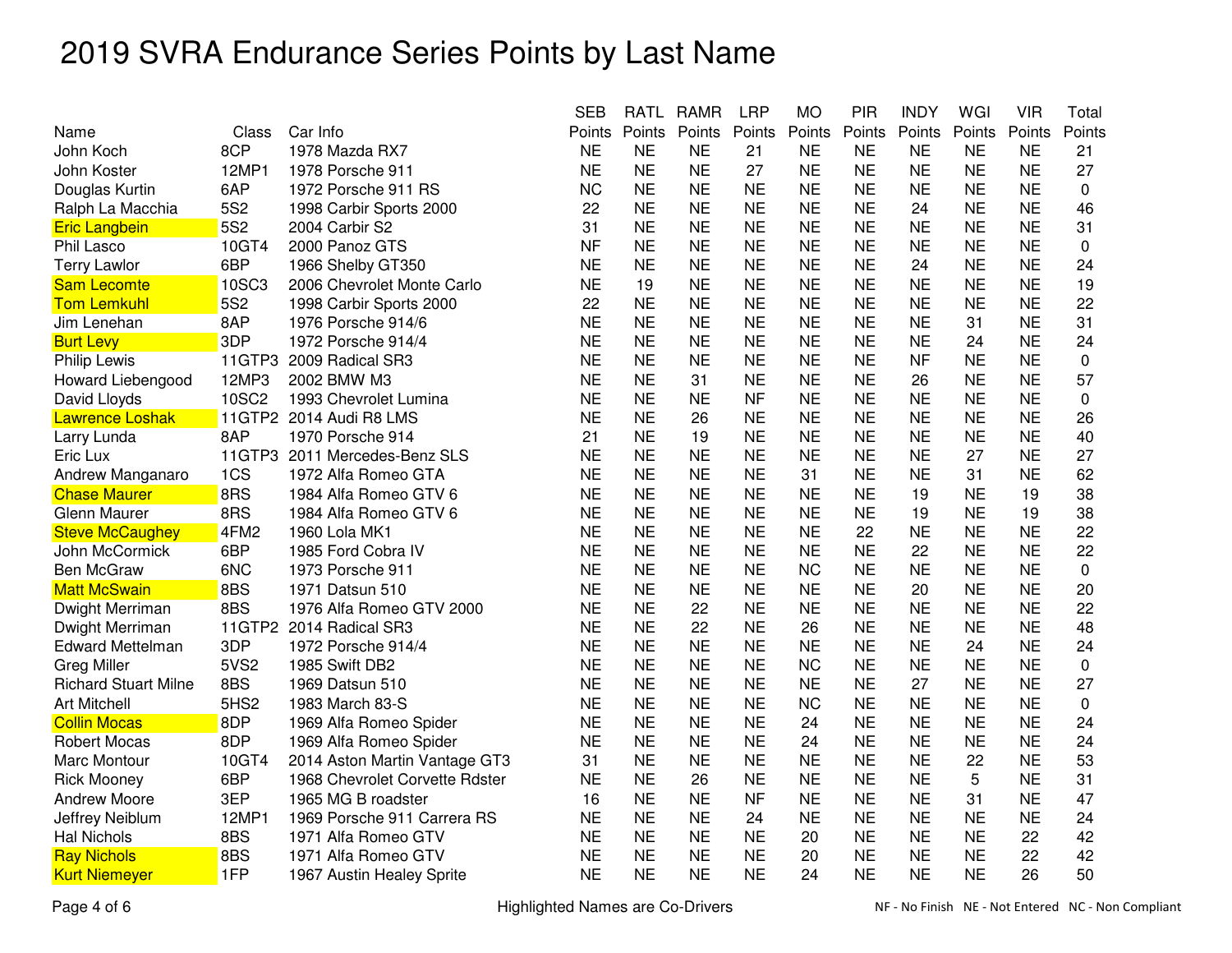|                           |                 |                                  | <b>SEB</b> | RATL      | RAMR      | <b>LRP</b> | МO        | PIR       | <b>INDY</b> | WGI       | VIR       | Total       |
|---------------------------|-----------------|----------------------------------|------------|-----------|-----------|------------|-----------|-----------|-------------|-----------|-----------|-------------|
| Name                      | Class           | Car Info                         | Points     | Points    | Points    | Points     | Points    | Points    | Points      | Points    | Points    | Points      |
| Charles O'Brien III       | 10GT3           | 1974 Porsche 911 RS              | <b>NE</b>  | 26        | <b>NE</b> | <b>NE</b>  | <b>NE</b> | <b>NE</b> | <b>NE</b>   | <b>NE</b> | <b>NE</b> | 26          |
| <b>Charles O'Brien IV</b> | 10GT3           | 1974 Porsche 911 RS              | <b>NE</b>  | 26        | <b>NE</b> | <b>NE</b>  | <b>NE</b> | <b>NE</b> | <b>NE</b>   | <b>NE</b> | <b>NE</b> | 26          |
| Dale Oesterle             | 8CP             | 1972 Jensen Healey Roadster      | <b>NE</b>  | <b>NE</b> | <b>NE</b> | <b>NE</b>  | <b>NE</b> | <b>NE</b> | 18          | <b>NE</b> | <b>NE</b> | 18          |
| <b>Dennis Olthoff</b>     | 10GT4           | 2000 Chevrolet Corvette GT1      | <b>NE</b>  | <b>NE</b> | <b>NE</b> | <b>NE</b>  | <b>NF</b> | <b>NE</b> | <b>NE</b>   | <b>NE</b> | <b>NE</b> | 0           |
| Jeffrey Parnell           | 8BS             | 1970 Datsun 510                  | <b>NE</b>  | <b>NE</b> | <b>NE</b> | <b>NE</b>  | <b>NE</b> | <b>NE</b> | <b>NF</b>   | <b>NE</b> | <b>NE</b> | 0           |
| Samuel Payne              | 5S <sub>2</sub> | 1989 Lola Sport 2000             | <b>NE</b>  | <b>NE</b> | <b>NF</b> | <b>NE</b>  | <b>NE</b> | <b>NE</b> | 27          | <b>NE</b> | <b>NE</b> | 27          |
| Henry Payne IV            | 5S <sub>2</sub> | 1990 Lola T88/90                 | <b>NE</b>  | <b>NE</b> | <b>NF</b> | <b>NE</b>  | <b>NE</b> | <b>NE</b> | 27          | <b>NE</b> | <b>NE</b> | 27          |
| <b>Henry Payne V</b>      | <b>5S2</b>      | 1989 Lola Sport 2000             | <b>NE</b>  | <b>NE</b> | <b>NF</b> | <b>NE</b>  | <b>NE</b> | <b>NE</b> | 22          | <b>NE</b> | <b>NE</b> | 22          |
| <b>Pablo Peon</b>         | 8BS             | 1969 Datsun 510                  | <b>NE</b>  | <b>NE</b> | <b>NE</b> | <b>NE</b>  | <b>NE</b> | <b>NE</b> | 27          | <b>NE</b> | <b>NE</b> | 27          |
| Jim Peruto                | 8RS             | 1985 Mercedes-Benz 190 E         | <b>NE</b>  | <b>NE</b> | <b>NE</b> | <b>NE</b>  | <b>NE</b> | <b>NE</b> | <b>NE</b>   | 22        | <b>NE</b> | 22          |
| Andy Pilgrim              | 10GT4           | 2011 Ferrari 458 GT3             | <b>NE</b>  | <b>NE</b> | <b>NE</b> | <b>NE</b>  | <b>NE</b> | <b>NE</b> | 31          | <b>NE</b> | <b>NE</b> | 31          |
| <b>Jennifer Pillion</b>   | 3CP             | 1960 Porsche 356B Coupe          | 24         | <b>NE</b> | <b>NE</b> | <b>NE</b>  | <b>NE</b> | <b>NE</b> | <b>NE</b>   | <b>NE</b> | <b>NE</b> | 24          |
| <b>Marcus Pillion</b>     | 3CP             | 1960 Porsche 356B Coupe          | 24         | <b>NE</b> | <b>NE</b> | <b>NE</b>  | <b>NE</b> | <b>NE</b> | <b>NE</b>   | <b>NE</b> | <b>NE</b> | 24          |
| Joel Quadracci            | 2FB             | 1967 Brabham BT29                | <b>NE</b>  | <b>NE</b> | 26        | <b>NE</b>  | <b>NE</b> | <b>NE</b> | <b>NE</b>   | 26        | <b>NE</b> | 52          |
| Joel Quadracci            | 5VS2            | 1986 Swift DB 2                  | <b>NE</b>  | <b>NE</b> | <b>NE</b> | <b>NE</b>  | <b>NE</b> | <b>NE</b> | <b>NE</b>   | 22        | <b>NE</b> | 22          |
| Doug Radix                | 1FP             | 1955 Mercedes-Benz 190 SL        | <b>NE</b>  | <b>NE</b> | 26        | <b>NE</b>  | 27        | <b>NE</b> | 31          | <b>NE</b> | <b>NE</b> | 84          |
| <b>Chris Raeder</b>       | 8BS             | 1966 Alfa Romeo GTV              | <b>NE</b>  | <b>NE</b> | <b>NE</b> | <b>NE</b>  | <b>NE</b> | <b>NE</b> | <b>NE</b>   | 24        | <b>NE</b> | 24          |
| Frank Rauscher            | 12MP1           | 1974 Porsche 911 RSR             | <b>NE</b>  | <b>NE</b> | <b>NE</b> | <b>NE</b>  | <b>NE</b> | <b>NE</b> | <b>NF</b>   | <b>NE</b> | <b>NE</b> | 0           |
| Mark Rincon               | 8BS             | 1967 BMW 2002                    | <b>NE</b>  | <b>NE</b> | <b>NE</b> | <b>NE</b>  | <b>NE</b> | 21        | <b>NE</b>   | <b>NE</b> | <b>NE</b> | 21          |
| Joseph Riolo              | 8AP             | 1972 Datsun 240Z                 | <b>NE</b>  | <b>NE</b> | <b>NE</b> | 31         | <b>NE</b> | <b>NE</b> | <b>NE</b>   | <b>NE</b> | <b>NE</b> | 31          |
| <b>Andrea Robertson</b>   | 11GTP3          | 2006 Ford Doran GT               | 22         | <b>NE</b> | <b>NE</b> | <b>NE</b>  | 22        | <b>NE</b> | <b>NE</b>   | 20        | <b>NE</b> | 64          |
| David Robertson           | 11GTP3          | 2006 Ford Doran GT               | 22         | <b>NE</b> | <b>NE</b> | <b>NE</b>  | <b>NE</b> | <b>NE</b> | <b>NE</b>   | 20        | <b>NE</b> | 42          |
| Jerry Robinson            | 12MP3           | 2010 Dodge Viper                 | <b>NE</b>  | 26        | 26        | <b>NE</b>  | <b>NE</b> | <b>NE</b> | <b>NE</b>   | <b>NE</b> | <b>NE</b> | 52          |
| Mike Rogers               | 8BS             | 1971 Datsun 510                  | <b>NE</b>  | <b>NE</b> | <b>NE</b> | <b>NE</b>  | <b>NE</b> | <b>NE</b> | 20          | <b>NE</b> | <b>NE</b> | 20          |
| <b>David Rusell</b>       | 10GT4           | 2009 Aston Martin GT4            | <b>NE</b>  | <b>NE</b> | <b>NE</b> | <b>NE</b>  | <b>NE</b> | <b>NE</b> | <b>NE</b>   | 22        | <b>NE</b> | 22          |
| <b>David Russell</b>      | 10NC            | 2018 Aston Martin Vantage        | <b>NC</b>  | <b>NE</b> | <b>NE</b> | <b>NE</b>  | <b>NE</b> | <b>NE</b> | <b>NF</b>   | <b>NE</b> | <b>NE</b> | $\pmb{0}$   |
| Alexandra Sabados         | 10GT3           | 1974 Porsche 911 RSR             | <b>NE</b>  | 22        | <b>NE</b> | <b>NE</b>  | <b>NE</b> | <b>NE</b> | <b>NE</b>   | <b>NE</b> | <b>NE</b> | 22          |
| Paolo Salvatore           | 6AS             | 1966 Ford Mustang                | <b>NE</b>  | <b>NF</b> | <b>NE</b> | <b>NE</b>  | <b>NE</b> | <b>NE</b> | <b>NE</b>   | <b>NE</b> | <b>NE</b> | $\mathbf 0$ |
| Clair Schwendeman         | 6BP             | 1968 Chevrolet Corvette Roadster | <b>NE</b>  | <b>NE</b> | <b>NE</b> | <b>NE</b>  | <b>NE</b> | <b>NE</b> | 31          | 24        | <b>NE</b> | 55          |
| Nathan Scigliano          | 5S <sub>2</sub> | 2004 Carbir S2                   | 31         | <b>NE</b> | <b>NE</b> | <b>NE</b>  | <b>NE</b> | <b>NE</b> | <b>NE</b>   | <b>NE</b> | <b>NE</b> | 31          |
| <b>Greg Seferian</b>      | 3BS             | 1972 Alfa Romeo Berlina          | 14         | <b>NE</b> | <b>NE</b> | <b>NE</b>  | <b>NE</b> | <b>NE</b> | <b>NE</b>   | <b>NE</b> | <b>NE</b> | 14          |
| Gregory Seferian          | 3NC             | 1972 Alfa Romeo Berlina          | <b>NE</b>  | <b>NE</b> | <b>NE</b> | <b>NC</b>  | <b>NE</b> | <b>NE</b> | <b>NE</b>   | <b>NE</b> | <b>NE</b> | $\pmb{0}$   |
| <b>Fritz Seidel</b>       | 8BP             | 1969 Porsche 911 S               | 27         | <b>NE</b> | <b>NE</b> | <b>NE</b>  | <b>NE</b> | <b>NE</b> | <b>NE</b>   | <b>NE</b> | <b>NE</b> | 27          |
| Joey Selmants             | 5S <sub>2</sub> | 1987 Swift DB2                   | 21         | <b>NE</b> | <b>NE</b> | <b>NE</b>  | <b>NE</b> | <b>NE</b> | <b>NE</b>   | <b>NE</b> | <b>NE</b> | 21          |
| <b>Patrick Sessions</b>   | 6BP             | 1966 Shelby GT350                | 19         | <b>NE</b> | <b>NE</b> | <b>NE</b>  | <b>NE</b> | <b>NE</b> | <b>NE</b>   | <b>NF</b> | <b>NE</b> | 19          |
| <b>Alan Sevadjian</b>     | 6BP             | 1968 Chevrolet Corvette Roadster | <b>NE</b>  | <b>NE</b> | <b>NE</b> | <b>NE</b>  | <b>NE</b> | <b>NE</b> | 31          | 24        | <b>NE</b> | 55          |
| Jim Shanel                | <b>5S2</b>      | 1989 Lola T89-90                 | <b>NE</b>  | <b>NE</b> | <b>NE</b> | <b>NE</b>  | <b>NC</b> | <b>NE</b> | <b>NE</b>   | <b>NE</b> | <b>NE</b> | 0           |
| <b>Bobby Singh</b>        | 8BP             | 1969 Porsche 911                 | <b>NE</b>  | <b>NE</b> | <b>NE</b> | 22         | <b>NE</b> | <b>NE</b> | <b>NE</b>   | <b>NE</b> | <b>NE</b> | 22          |
| <b>Ben Sinnott</b>        | 9F1             | 1997 Lola T97/20                 | <b>NE</b>  | <b>NF</b> | <b>NE</b> | <b>NE</b>  | <b>NE</b> | <b>NE</b> | <b>NE</b>   | <b>NE</b> | <b>NE</b> | $\Omega$    |